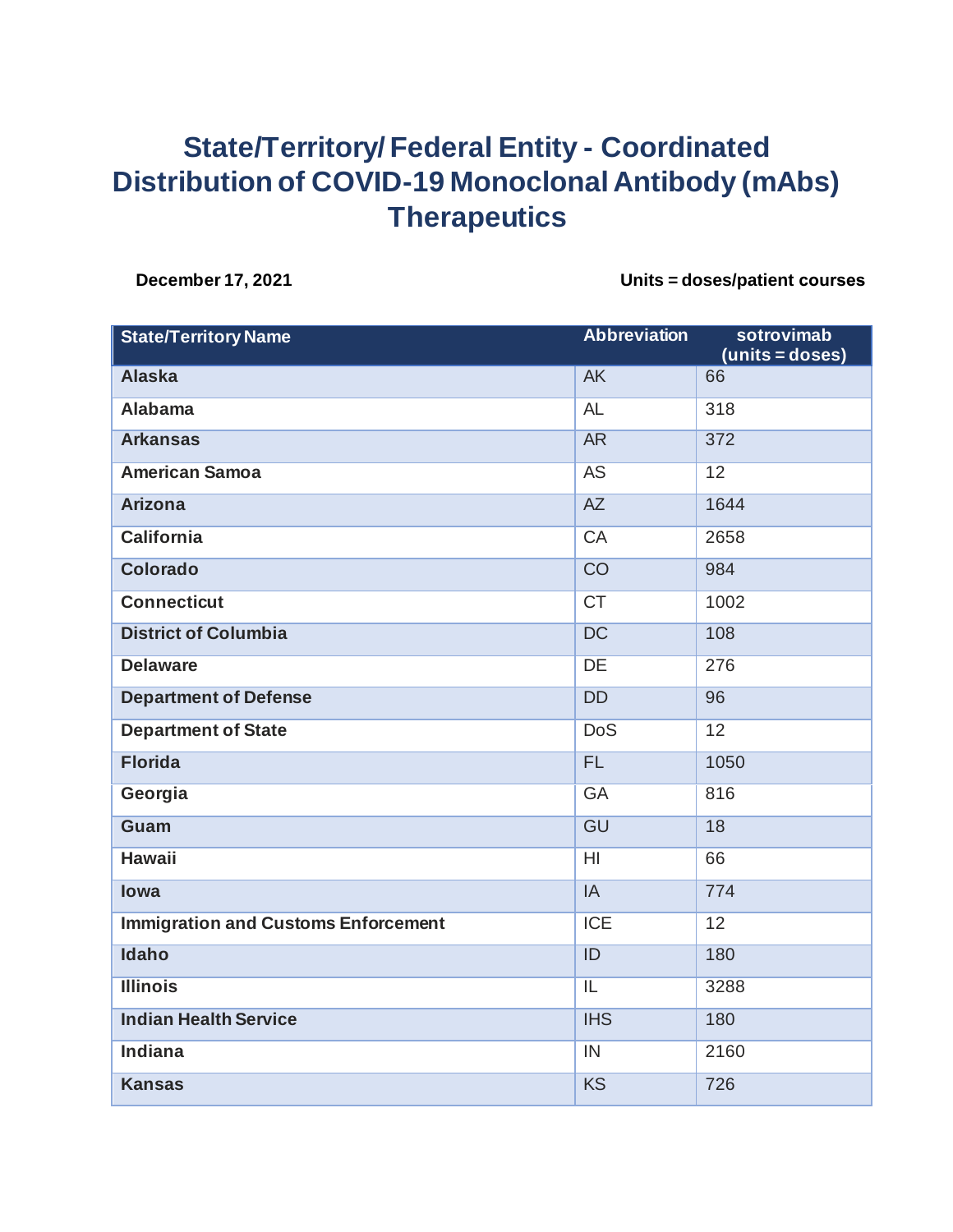| <b>State/Territory Name</b>                         | <b>Abbreviation</b>    | sotrovimab<br>$(units = doses)$ |
|-----------------------------------------------------|------------------------|---------------------------------|
| <b>Kentucky</b>                                     | KY                     | 1140                            |
| Louisiana                                           | LA                     | 228                             |
| <b>Massachusetts</b>                                | MA                     | 1800                            |
| <b>Maryland</b>                                     | <b>MD</b>              | 384                             |
| <b>Maine</b>                                        | <b>ME</b>              | 414                             |
| <b>Michigan</b>                                     | MI                     | 3228                            |
| <b>Minnesota</b>                                    | <b>MN</b>              | 1374                            |
| <b>Missouri</b>                                     | <b>MO</b>              | 1338                            |
| <b>Commonwealth of the Northern Mariana Islands</b> | <b>MP</b>              | 72                              |
| <b>Mississippi</b>                                  | <b>MS</b>              | 192                             |
| <b>Montana</b>                                      | <b>MT</b>              | 132                             |
| <b>North Carolina</b>                               | $\overline{\text{NC}}$ | 1380                            |
| <b>North Dakota</b>                                 | <b>ND</b>              | 168                             |
| <b>Nebraska</b>                                     | <b>NE</b>              | 420                             |
| <b>New Hampshire</b>                                | NH                     | 498                             |
| <b>New Jersey</b>                                   | <b>NJ</b>              | 1938                            |
| <b>New Mexico</b>                                   | <b>NM</b>              | 504                             |
| <b>Nevada</b>                                       | <b>NV</b>              | 378                             |
| <b>New York</b>                                     | <b>NY</b>              | 4242                            |
| <b>Ohio</b>                                         | OH                     | 3888                            |
| <b>Oklahoma</b>                                     | OK                     | 648                             |
| <b>Oregon</b>                                       | <b>OR</b>              | 318                             |
| Pennsylvania                                        | PA                     | 3750                            |
| <b>Puerto Rico</b>                                  | <b>PR</b>              | 42                              |
| <b>Rhode Island</b>                                 | R <sub>l</sub>         | 384                             |
| <b>South Carolina</b>                               | SC                     | 468                             |
| <b>South Dakota</b>                                 | <b>SD</b>              | 198                             |
| <b>Tennessee</b>                                    | <b>TN</b>              | 810                             |
| <b>Texas</b>                                        | <b>TX</b>              | 2694                            |
| <b>Utah</b>                                         | UT                     | 540                             |